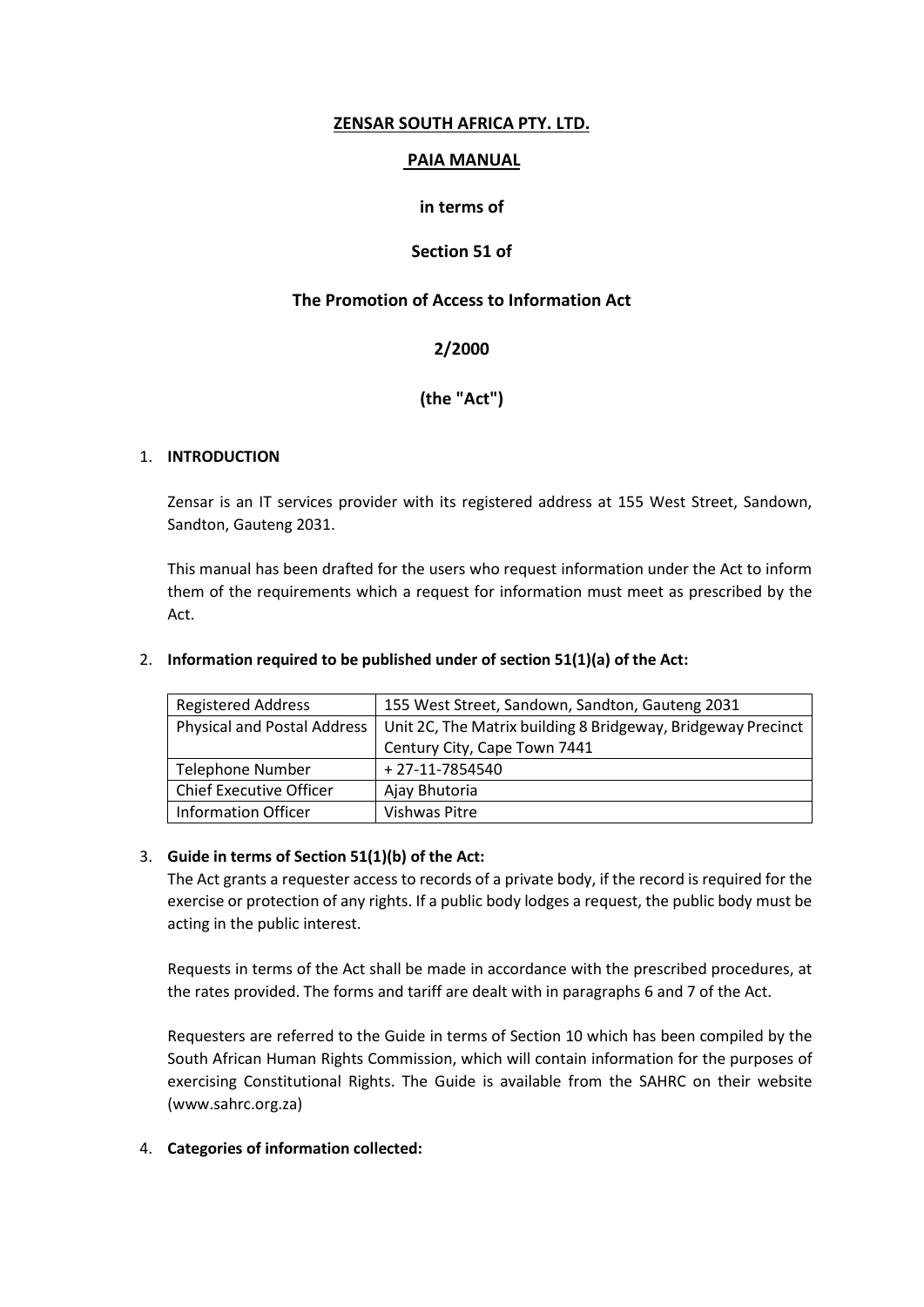Zensar collects the following categories of personal information:

| <b>Categories of Personal Information</b>                                                                                        | <b>Use of Information</b>                                                                                                                                                                                                                                                                         |
|----------------------------------------------------------------------------------------------------------------------------------|---------------------------------------------------------------------------------------------------------------------------------------------------------------------------------------------------------------------------------------------------------------------------------------------------|
| Identification<br>information,<br>application<br>usage data (e.g., features/pages accessed<br>by a member), location data (GPS). | To operate and improve the Websites and<br>associated services.                                                                                                                                                                                                                                   |
| information, application<br>Identification<br>usage data (e.g., features/pages accessed by<br>a member), location data (GPS).    | To understand and analyze information<br>related to the number and type of visitors<br>that browse and use the Websites.                                                                                                                                                                          |
| Identification<br>information,<br>application<br>usage data (e.g., features/pages accessed<br>by a member), location data (GPS). | To verify you and your authority to use the<br>Websites.                                                                                                                                                                                                                                          |
| Name, phone number, mailing address,<br>email address.                                                                           | To provide you with information, products,<br>or services that you request from us, or that<br>may be of interest to you.                                                                                                                                                                         |
| Name, phone number, mailing address,<br>email address, banking information.                                                      | To provide Services to Clients, under the<br>Client's direction and instruction.                                                                                                                                                                                                                  |
| Name, phone number, mailing address,<br>email address, banking information.                                                      | To enable suppliers and vendors to provide<br>services efficiently and uphold our payment<br>obligations to them                                                                                                                                                                                  |
| Name, phone number, mailing address,<br>email address.                                                                           | To respond to your comments, inquiries and<br>questions and provide customer services.                                                                                                                                                                                                            |
| Name, phone number, mailing address,<br>email address.                                                                           | To permit you to participate in social<br>sharing, including commenting on our blog<br>or on our social media platforms such as<br>LinkedIn, Instagram, and Facebook.                                                                                                                             |
| Name, phone number, mailing address,<br>email address.                                                                           | To send administrative information to you,<br>for example, information regarding the<br>Websites and changes to our terms,<br>conditions, and policies. Because<br>this<br>information may be important to your use of<br>the Websites, you may not opt-out of<br>receiving these communications. |
| Name, mailing address, email address,<br>phone number, demographic information                                                   | To permit you to register for a webinar<br>and/or event and for us to communicate<br>with you regarding that webinar/event.                                                                                                                                                                       |
| Name, mailing address, email address,<br>phone number, demographic information                                                   | To link or combine with other personal<br>information we get from third-parties, to<br>help understand your needs and provide you<br>with better information on the Websites.                                                                                                                     |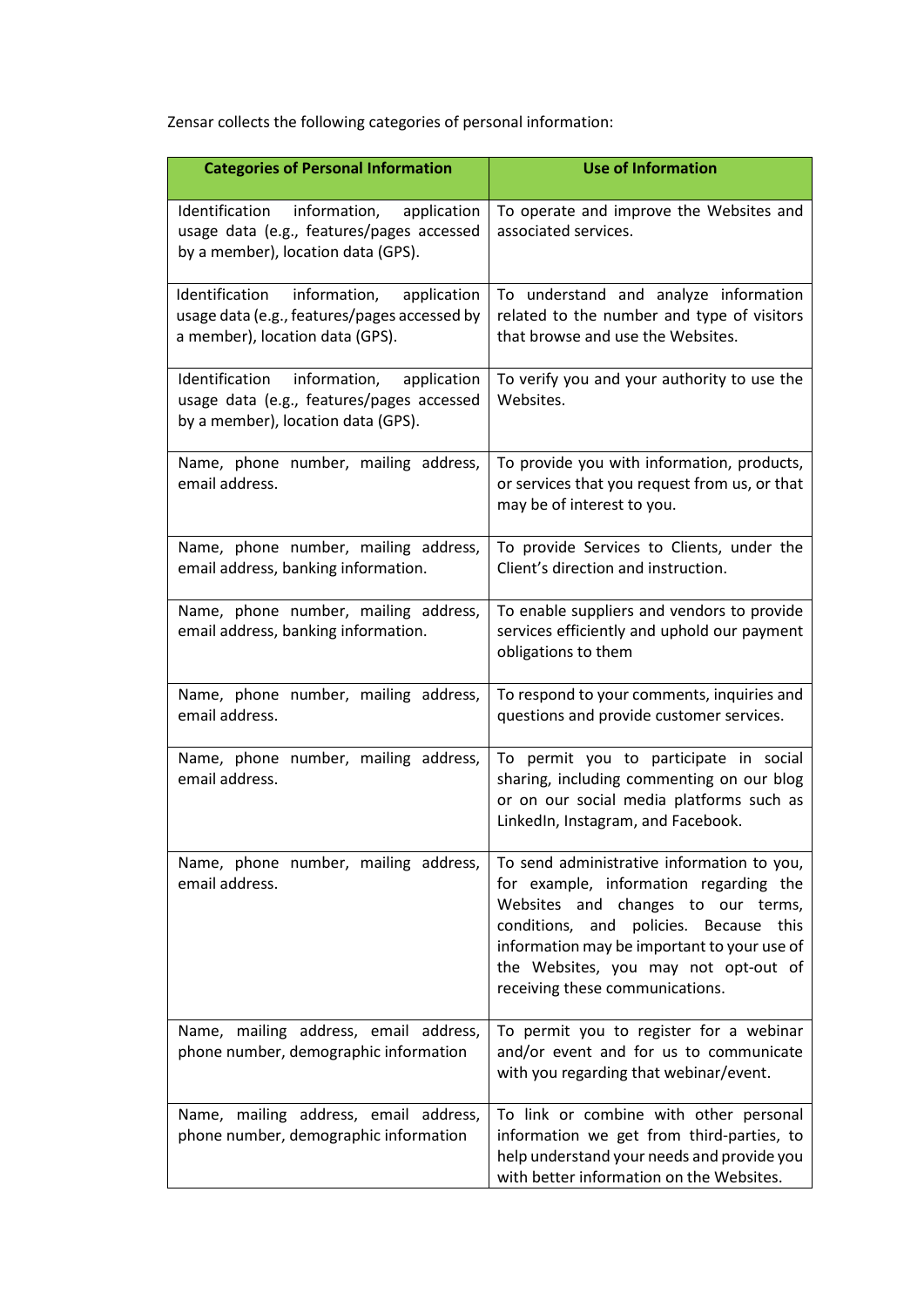| phone number, demographic information,<br>employment-related information       | Name, mailing address, email address,   To permit you to submit an employment<br>application with us and for us to consider<br>your eligibility for employment. |
|--------------------------------------------------------------------------------|-----------------------------------------------------------------------------------------------------------------------------------------------------------------|
| Name, mailing address, email address,<br>phone number, demographic information | To fulfil any other purpose for which you<br>provide it or for which you have given us<br>consent to use it.                                                    |

## 5. **Notice as per Section 51(1)(c) of the Act:**

The records described in Section 4 are available upon request to the body per the procedure in Section 9 below. The grounds of processing are:

- 5.1 To support sales and marketing activities;
- 5.2 To support recruitment and management of staff and personnel;
- 5.3 To support engagement with suppliers and vendors;
- 5.4 To support engagement with the general public; and
- 5.5 To support engagement with investors and the media.

The categories of data subjects are:

- 5.6 Customers: record of customer life cycle;
- 5.7 Employees: record of employee life cycle;
- 5.8 Suppliers: record of supplier life cycle;
- 5.9 General public: tracking general enquiries and web site visits;
- 5.10 Investors: records as maintained by the Company Secretary ; and
- 5.11 Media: records of media interactions.

## 6. **Records available for access without having to request access in terms of the Act:**

Any records which are publicly available, for example the annual reports and or other records published on Zensar's website.

## 7. **Records are kept in terms of the following legislation:**

Zensar retains records and documents in terms of multiple statutes and regulations. Unless disclosure is permitted in terms of the applicable legislation, regulations, or contractual obligations, records that are required to be made available in terms of the requirements of the Act and the relevant legislation.

## 8. **Categories of Records held by Zensar as per Section 51(1)(d) and (e)**

General information about Zensar South Africa (Pty) Ltd. can be accessed via the internet on www.zensar.com which is available to all persons who have access to the internet. The subjects on which the private body holds records and the categories on each subject in terms of Section 51(1)(e) are as listed below. Please note that a requester is not automatically allowed access to these records and that access to them may be refused in accordance with Sections 62 to 69 of the Act.

8.1 Companies Act Records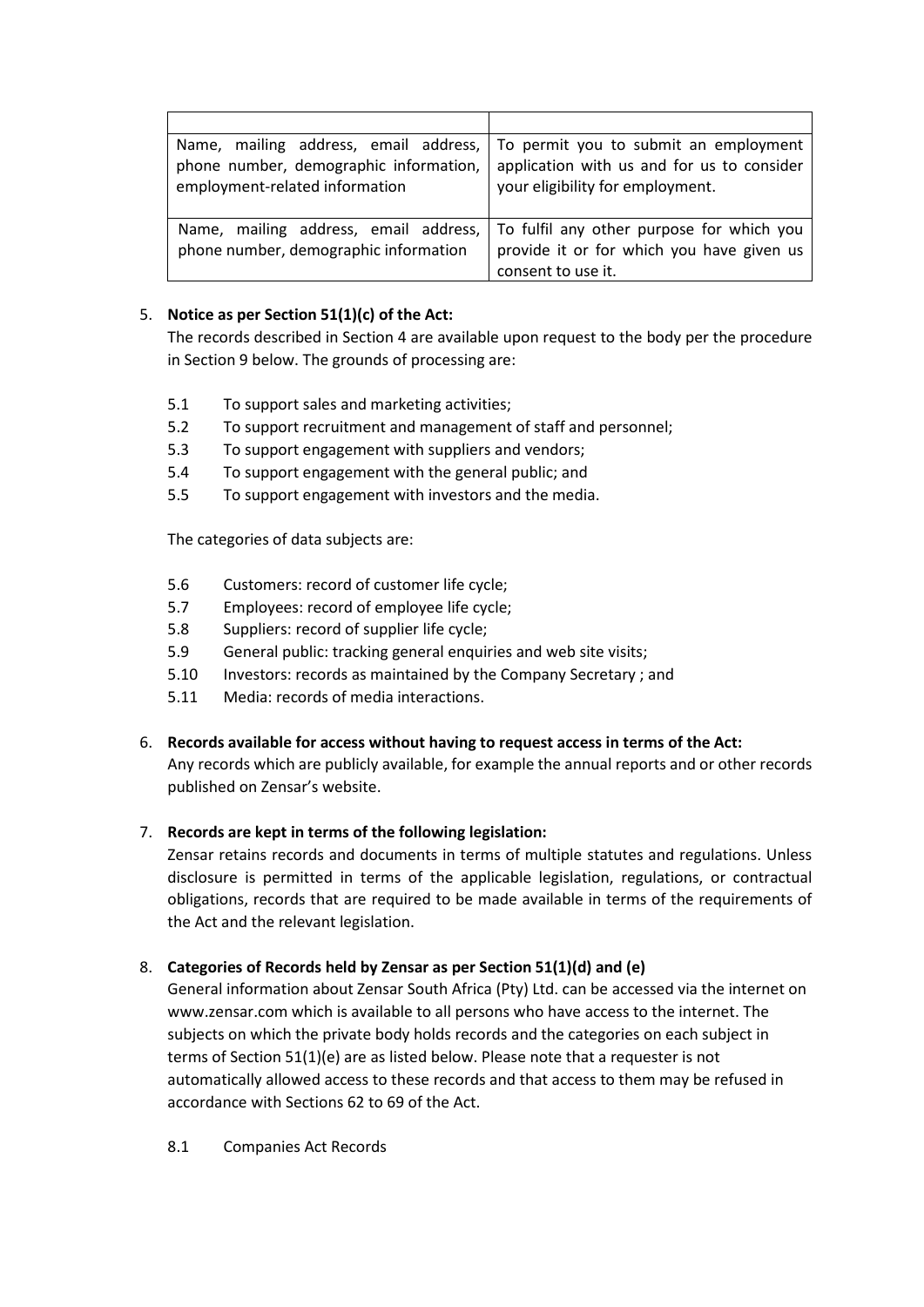- All trust deeds;
- Documents of Incorporation;
- Index of names of members of Close Corporation;
- Memorandum of Incorporation;
- Minutes of meeting of the Board of Directors;
- Minutes of meetings of Shareholders;
- Proxy forms
- Register of debenture-holders;
- Register of directors' shareholdings;
- Research and development;
- Share certificates; and
- Share Register and other statutory registers and/or records and/or documents;
- Special resolutions/Resolutions passed at General and Class meetings.

Records relating to the appointment of:

- Auditors;
- Directors;
- Prescribed Officer.
- Public Officer; and
- Secretary

### 8.2 Financial Records

- Accounting Records
- Annual Financial Reports;
- Annual Financial Statements
- Asset Registers;
- Bank Statements
- Banking details and bank accounts;
- Banking Records
- Debtors / Creditors statements and invoices;
- General ledgers and subsidiary ledgers;
- General reconciliation;
- Invoices;
- Paid Cheques
- Policies and procedures;
- Rental Agreements; and
- Tax Returns.

### 8.3 Income Tax Records

- PAYE Records
- Documents issued to employees for income tax purposes
- Records of payments made to SARS on behalf of employees
- All other statutory compliances:
	- o VAT
	- o Regional Services Levies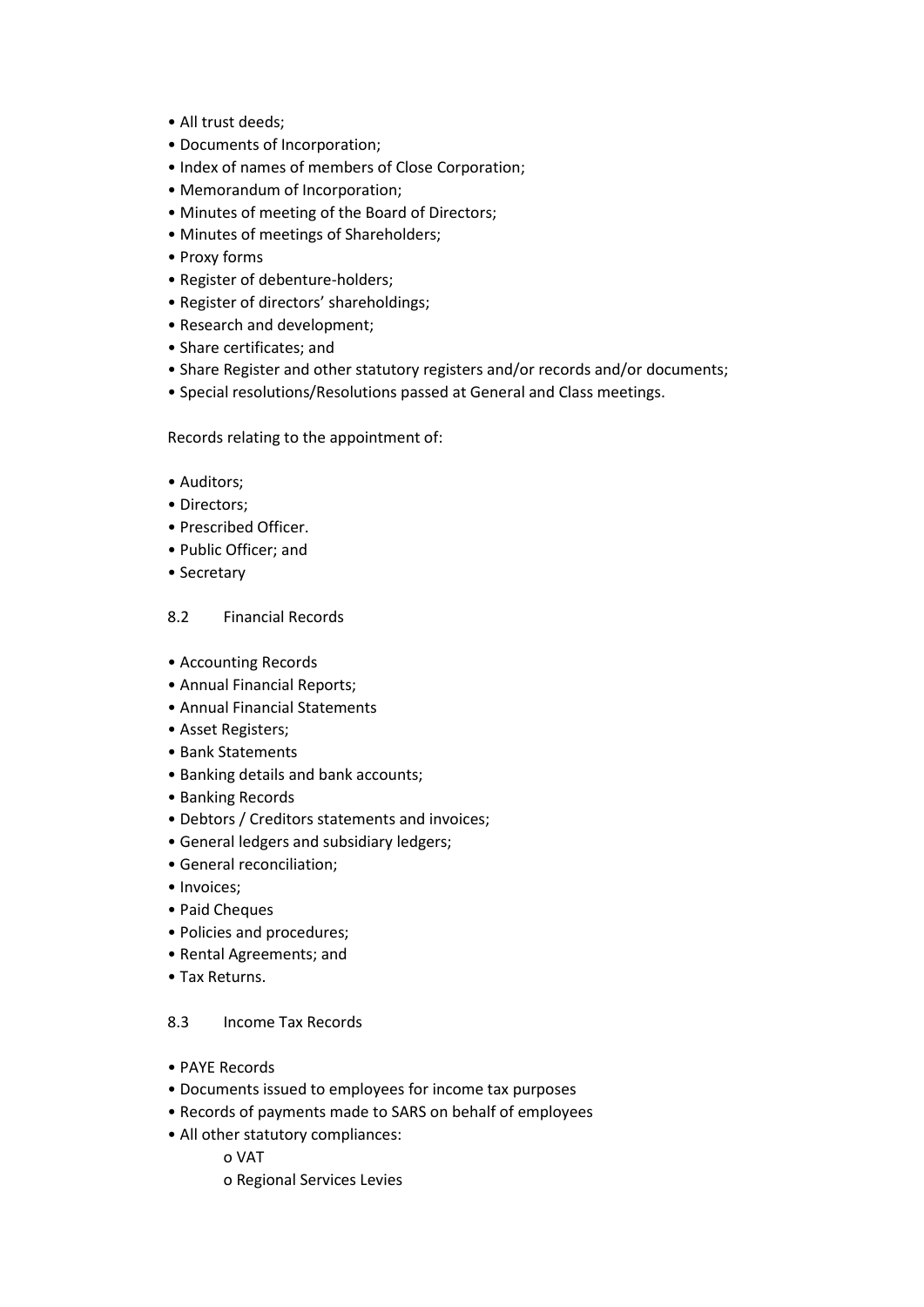o Skills Development Levies o UIF

- o Workmen's Compensation
- 8.4 Personnel Documents and Records
- Accident books and records;
- Address Lists;
- Disciplinary Code and Records;
- Employee benefits arrangements rules and records;
- Employment Contracts;
- Employment Equity Plan
- Forms and Applications;
- Grievance Procedures;
- Leave Records;
- Medical Aid Records;
- Payroll reports;
- Wage register;
- Pension Fund Records;
- Safety, Health and Environmental records;
- Salary Records;
- SETA records
- Standard letters and notices
- Training Manuals;
- Training Records;
- Workplace and Union agreements and records.

### 9. **Procedure for requesting information under the Act**

To exercise the data rights described above, please submit a request to Zensar by contacting us at [dpo@zensar.com.](mailto:dpo@zensar.com)

Only you or a person authorized to act on your behalf, may make a request related to your personal information. You may also make a request on behalf of your minor child.

To facilitate the processing of your request, kindly:

- 9.1 Use the prescribed form, available [here](https://www.zensar.com/sites/default/files/legal/Zensar_SA_PTY_PAIA_Form_C.pdf).
- 9.2 Address your request to the Deputy Information Officer, Abhishek Dubey.
- 9.3 Provide sufficient details to enable Zensar to identify:
	- (a) The record(s) requested;
	- (b) The requester (and if an agent is lodging the request, proof of capacity);
	- (c) The form of access required;
	- (d) (i) The postal address or fax number of the requester in the Republic;
		- (ii) If the requester wishes to be informed of the decision in any manner (in addition to written) the manner and particulars hereof;
	- (e) The right which the requester is seeking to exercise or protect with an explanation of the reason the record is required to exercise or protect the right.
- 9.4 If a request is made on behalf of another person, the requester must then submit proof of the capacity in which the requester is making the request to the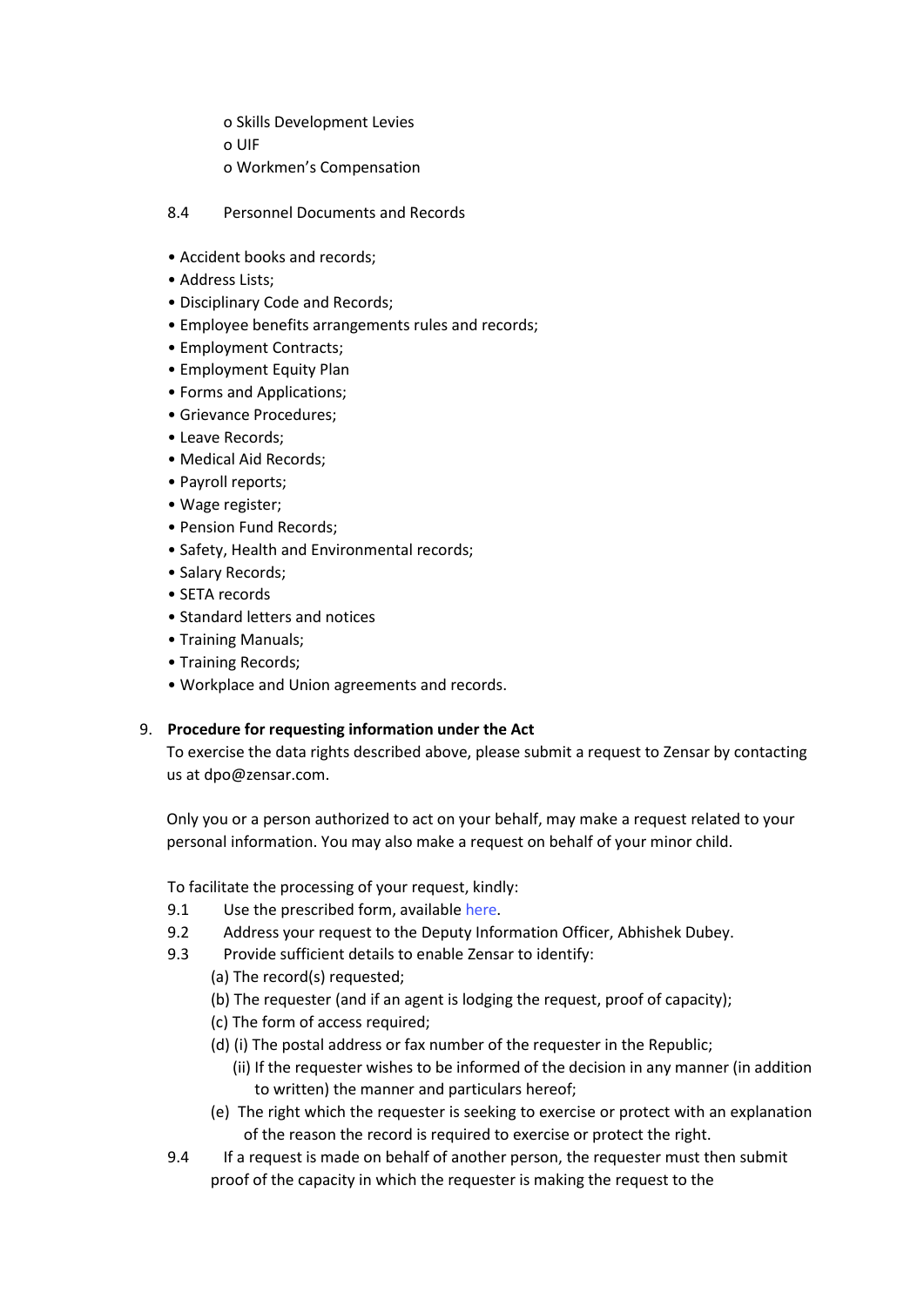satisfaction of the designated head of the private body.

- 9.5 A requester who seeks access to a record containing personal information about that requester is not required to pay the request fee.
- 9.6 Every other requester, who is not a personal requester, must pay the required request fee.
- 9.7 The designated head of the private body must notify the requester (other than a personal requester) by notice, requiring the requester to pay the prescribed fee (if any) before further processing the request.

### 10. **Grounds for refusal of access to records.**

Zensar may refuse a request for information on the following grounds:

- 10.1. For the protection of the privacy and personal information of a third party who is a natural person, including a deceased person.
- 10.2. For the protection of the commercial information of third parties, which if disclosed, would to put that third party at a disadvantage in contractual or other negotiations or prejudice that third party in commercial competition.
- 10.3. For the protection of confidential information of third parties if such information is protected by any agreement.
- 10.4. For the protection of safety of individuals and protection of property.
- 10.5. For protection of records considered privileged under legal proceedings.
- 10.6. For the protection of the commercial information of Zensar, which if disclosed, would to put that third party at a disadvantage in contractual or other negotiations or prejudice that third party in commercial competition.
- 10.7. The protection of research information of third party and the protection of research information of private body.

### 11. **Prescribed Fees.**

The following applies to requests (other than personal requests):

- 12.1 A requestor is required to pay the prescribed fees (**R50**) before a request will be processed;
- 12.2 If the preparation of the record requested requires more than the prescribed hours (six), a deposit shall be paid (of not more than one third of the access fee which would be payable if the request were granted);
- 12.3 A requestor may lodge an application with a court against the tender/payment of the request fee and/or deposit;
- 12.4 Records may be withheld until the fees have been paid.
- 12.5 The fee structure is as follows:
	- (a) The "request fee" payable by a requester, other than a personal requester, referred to in section 54(1) of the Act, is R50 .
	- (b) The "fees for reproduction" referred to in section 52(3) and "access fees" payable by a requester referred to in section 54(7), unless exempted under section 54(8) of the Act, are as follows:

(i) for every photocopy of an A4-size page or part thereof R1.